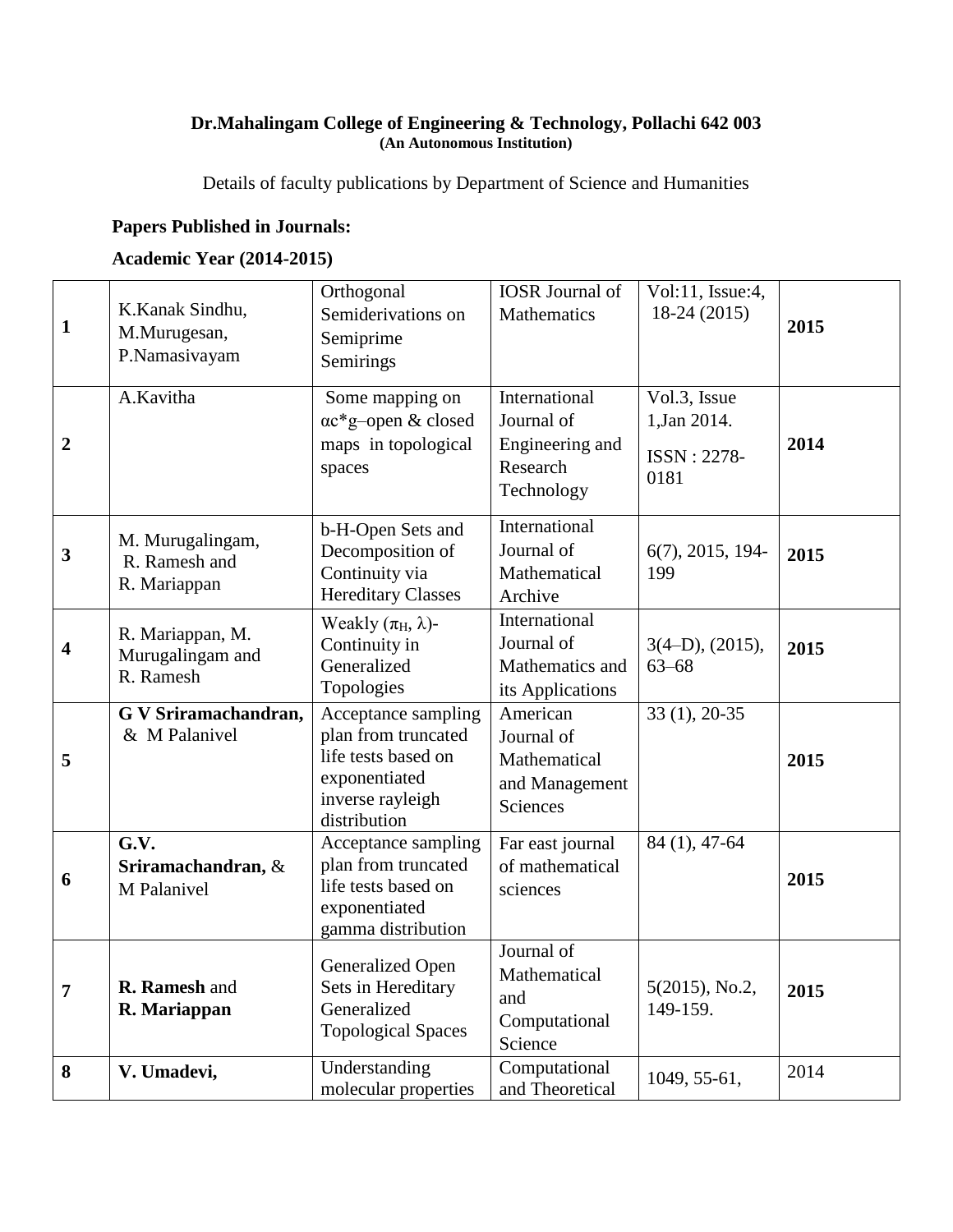|                  | N. Santhanamoorthi<br>, L. Senthilkumar                           | of halogenated<br>cyclohexane - A DFT<br>study                                                                                                     | Chemistry,<br>Elsevier                                                                                        |                                                 |      |
|------------------|-------------------------------------------------------------------|----------------------------------------------------------------------------------------------------------------------------------------------------|---------------------------------------------------------------------------------------------------------------|-------------------------------------------------|------|
| $\boldsymbol{9}$ | B. Saravanakumar, K.<br>K. Purushothaman, G.<br>Muralidharan,     | $MnO2$ Grafted $V2O5$<br>nanoporous<br>Structures:<br>Formation<br>Mechanism,<br>Morphology and<br>Supercapacitive<br>features.                    | Royal Socity of<br>Chemistry $\&$<br>CrystEnggComm                                                            | 16, 10711-<br>10720,                            | 2014 |
| 10               | Devi Prasadh PS,<br>Bimal Kumar Sarkar,<br>Madhuri W              | Oxygen Dependence<br>on Crystal Structure<br>in 123,124 & 247<br><b>YBCO</b> System                                                                | <b>SSRG</b><br>International<br>Journal of<br>Humanities and<br>social Sciences<br>$IJHSS -$<br><b>ICETSH</b> | Special Issue,<br>$(2015)$ 1 – 7                | 2015 |
| 11               | Devi Prasadh PS,<br>Bimal Kumar Sarkar,<br>Madhuri W              | <b>Critical Phenomena</b><br>of YBCO<br>Superconducting<br><b>System Near Critical</b><br>Region                                                   | <b>SSRG</b><br>International<br>Journal of<br>Humanities and<br>social Sciences<br>$IJHSS -$<br><b>ICETSH</b> | Special Issue,<br>$(2015)$ 1 – 7                | 2015 |
| 12               | Devi Prasadh PS,<br>Bimal Kumar Sarkar,<br>Madhuri W              | Ab Initio Study of<br>Electronic,<br>Structural, Optical,<br>Thermal and<br>Mechanical<br>Characterization of<br>Zinc Chalcogenides                | <b>IOJER</b>                                                                                                  | Volume 1 Issue<br>3 (April 2015)<br>$189 - 194$ | 2015 |
| 13               | Bimal Kumar Sarkar,<br>Ajay Sing Verma,<br><b>Devi Prasadh PS</b> | <b>First-Principles</b><br><b>Phase Stability</b><br>Calculations of<br>$Zr3Al_{1-x}Nb_{x}$ Alloys<br>with $L1_2$ , and $DOa$<br><b>Structures</b> | <b>TMS 2015</b><br>Suppl. Proc.,<br><b>Springer</b><br><b>Publications</b>                                    | Suppl. Proc.<br>$(2015)$ 713 -<br>719           | 2015 |
| 14               | <b>Devi Prasadh PS</b>                                            | <b>Fractal Nature of</b><br>superconducting<br>percolating cluster                                                                                 | International<br>Journal of<br>Engineering and<br><b>Allied Sciences</b>                                      | Vol. 1, Issue $1$ ,<br>$1 - 8(2015)$            | 2015 |
| 15               | Madhuri W                                                         | Evaluating<br>Structural, Optical &                                                                                                                | International<br>Journal of                                                                                   | Special Issue<br><b>NCRTAM</b>                  | 2014 |